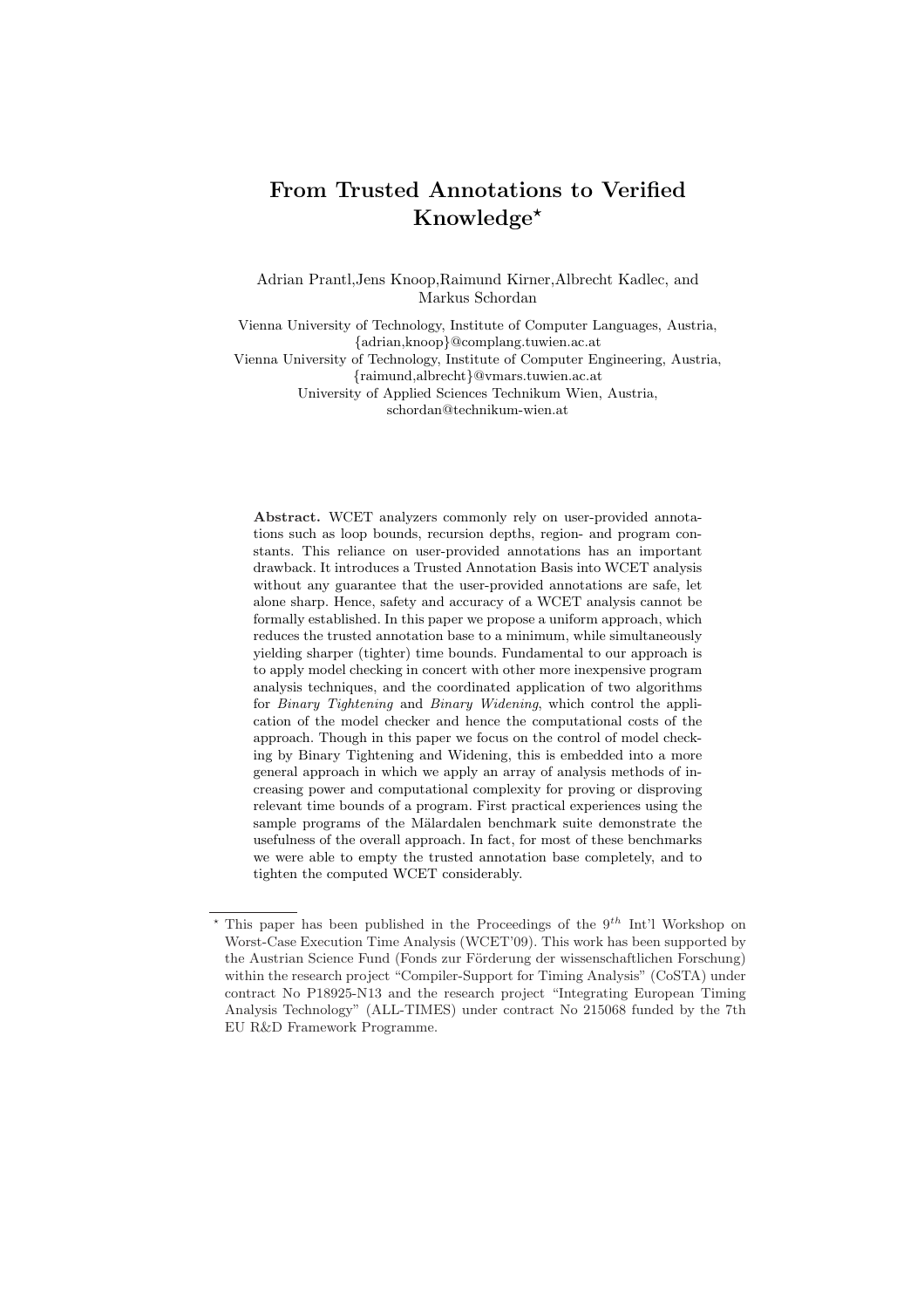#### 1 Motivation

The computation of loop bounds, recursion depths, region- and program constants is undecidable. It is thus commonly accepted that WCET analyzers rely to some extent on user-assistance for providing bounds and constants. Obviously, this is tedious, complex, and error-prone. State-of-the-art approaches to WCET analysis thus provide for a fully automatic preprocess for computing required bounds and constants using static program analysis. This unburdens the user since his assistance is reduced to bounds and constants, which cannot automatically be computed by the methods employed by the preprocess. Typically, these are classical data-flow analyses for constant propagation and folding, range analysis and the like, which are particularly cost-efficient but may fail to verify a bound or the constancy of a variable or term. WCET analyzers then rely on user-assistance to provide the missing bounds which are required for completing the WCET analysis. This introduces a Trusted Annotation Base (TAB) into the process of WCET analysis. The correctness (safety) and optimality (tightness) of the WCET analysis depends then on the safety and tightness of the bounds of the TAB provided by the user.

In this paper we propose a uniform approach, which reduces the trusted annotation base to a minimum, while simultaneously yielding sharper (tighter) time bounds.

Figure 1 illustrates the general principle of our approach. At the beginning the entire annotation base that is added by the user where static analysis fails to establish the required information, is assumed and trusted to be correct, thus we call it Trusted Annotation Base (TAB). Using model checking we aim to verify as many of these user-provided facts as possible. In this process we shrink the trusted fraction of the annotation base and establish a growing verified annotation base. In Figure 1 the current state in this process is visualized as the horizontal bar. In our approach we are lowering this bar, representing the decreasing fraction of trust to an increasing fraction of verified knowledge, and thus transfer trusted user-belief into verified knowledge.



Fig. 1. The annotation base: shrinking the trusted annotation base and establishing verified knowledge about the program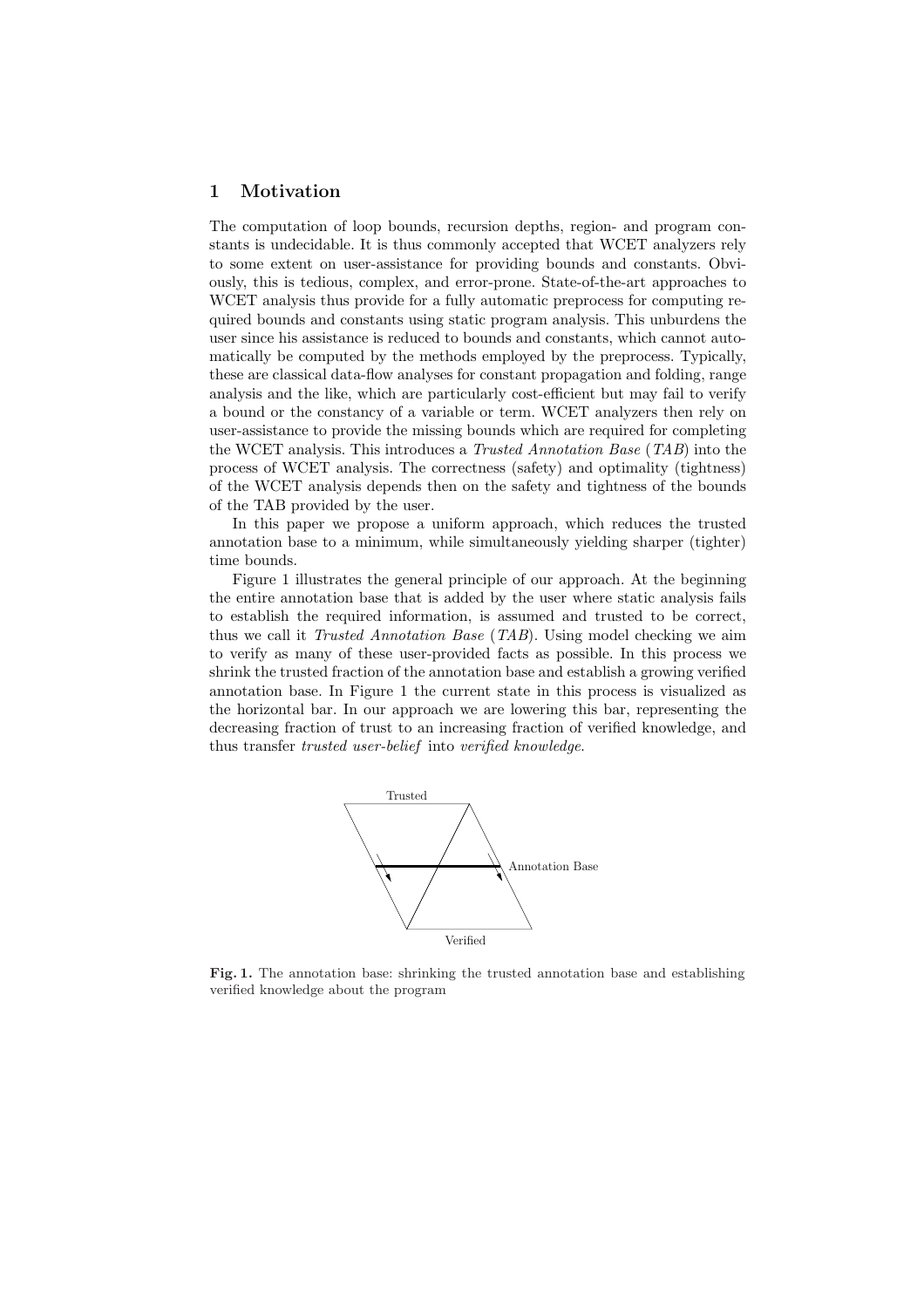## 2 Shrinking the Trusted Annotation Base – Sharpening the Time Bounds

#### 2.1 Shrinking the Trusted Annotation Base

The automatic computation of bounds by the preprocesses of up-to-date approaches to WCET analysis is a step towards keeping the trusted annotation base small. In our approach we go a step further to shrinking the trusted annotation base. In practice, we often succeed to empty it completely.

A key observation is that a user-provided bound – which the preprocessing analyses were unable to compute – can not be checked by them either. Hence, verifying the correctness of the corresponding user annotation in order to move it a posteriori from the trusted annotation base to the verified knowledge base requires another, more powerful and usually computationally more costly approach. For example, there are many algorithms for the detection of copy constants, linear constants, simple constants, conditional constants, up to finite constants detecting different classes of constants at different costs [7]. This provides evidence for the variety of available choices for analyses using the example of constant propagation and folding. While some of these algorithms might in fact well be able to verify a user annotation, none of these algorithms is especially prepared and suited for solely verifying a data-flow fact at a particularly chosen program location, a so-called *data-flow query*. This is because these algorithms are exhaustive in nature. They are designed to analyze whole programs. They are not focused towards deciding a data-flow query, which is the domain of demand-driven program analyses [3, 6]. Like for the more expressive variants of constant propagation and folding, however, demand-driven variants of program analyses are often not available.

In our approach, we thus propose to use *model checking* for the *a posteri*ori verification of user-provided annotations. Model checking is tailored for the verification of data-flow queries. Moreover, the development of software model checkers made tremendous progress in the past few years and are now available off-the-shelf. The Blast [1] and the CBMC [2] model checkers are two prominent examples. In our experiments reported in Section 4 we used the CBMC model checker.

The following example demonstrates the ease and elegance of using a model checker to verify a loop bound, which we assume could not be automatically bounded by the program analyses used. The program fragment on the left-hand side of Figure 2 shows a loop together with a user-provided annotation of the loop. The program on the right-hand side shows the transformed program which is presented to CBMC to verify or refute the user-provided annotation shown in the program on the right-hand side:

In this example the CBMC model checker comes up with the answer "yes," i.e., the loop bound provided by the user is safe; allowing thus for its movement from the trusted to the verified annotation base. If, however, the user were to provide  $_{\text{-}bound} \leq 3$  as annotation, model checking would fail and produce a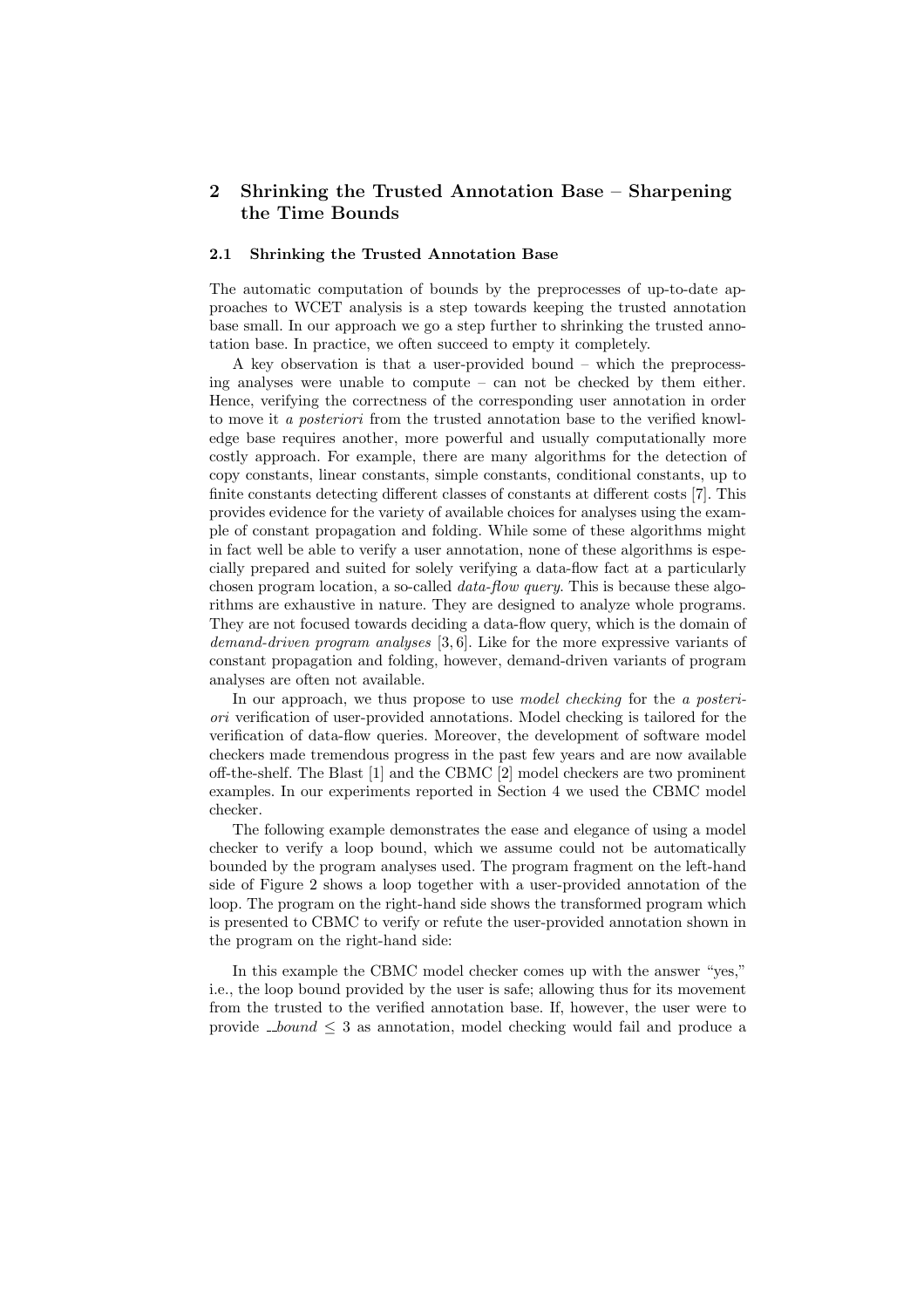```
int binary_search (int x) {<br>int fvalue, mid, low = 0, up = 14;<br>fvalue = (-1); /* all data are positive */
  while (\text{low} \leq w) {
# pragma wcet_trusted_loopbound (7)
     mid = low + up \gg 1;
     if (data[mid].key == x) { /* found *}up = low - 1;fvalue = data [mid]. value:
     \mathbf{r}else if (data[mid].key > x)up = mid - 1;
else low = mid + 1;
  }
  return fvalue ;
}
                                                           \rightarrowint binary_search (int x) {<br>int fvalue, mid, low = 0, up = 14;
                                                                fvalue = (-1); /* all data are positive */
                                                                 unsigned int bound = 0:
                                                                 while (\text{low} \leq \text{up}) {
                                                                    mid = low + up >> 1;if (data[mid].key == x) { /* found *}up = 1ow - 1;fvalue = data [mid]. value;
                                                                    }
                                                                    else if (data[mid].key > x)up = mid - 1;
else low = mid + 1;
                                                                    \Boxbound += 1;
                                                                 }
                                                                 assert (-bound \leq 7);return fvalue ;
                                                               }
```
Fig. 2. Providing loop bound annotations for the model checker

counter example as output. Though negative, this result would still be most valuable. It allows for preventing usage of an unsafe trusted annotation base in a subsequent WCET analysis. Note that the counter example itself, which in many applications is the indispensable and desired output of a failed run of a model checker, is not essential for our application. It might be useful, however, to present it to the user when asking for another candidate of a bound, which can then be subject to a posteriori verification in the same fashion until a safe bound is eventually found.

Next we introduce a more effective approach to come up with a safe and even tight bound, if so existing, which does not even rely on any user interaction. Fundamental for this are the two algorithms Binary Tightening and Binary Widening and their coordinated interaction. The point of this coordination is to make sure that model checking is applied with care as it is computationally expensive.

#### 2.2 Sharpening the Time Bounds

Binary Tightening Suppose a loop bound has been proven safe, e.g. by verifying a user-provided bound by model checking or by a program analysis. Typically, this bound will not be tight. In particular, this will hold for user-provided bounds. In order to exclude channeling an unsafe bound into the trusted annotation base, the user will generously err on the side of caution when providing a bound. This suggests the following iterative approach to tighten the bound, which is an application of the classical pattern of a binary search algorithm, thus called binary tightening in our scenario.

Let  $b_0$  denote the value of the initial bound, which is assumed to be safe. Per definition  $b_0$  is a positive integer. Then: call procedure  $binary Tighthing$  with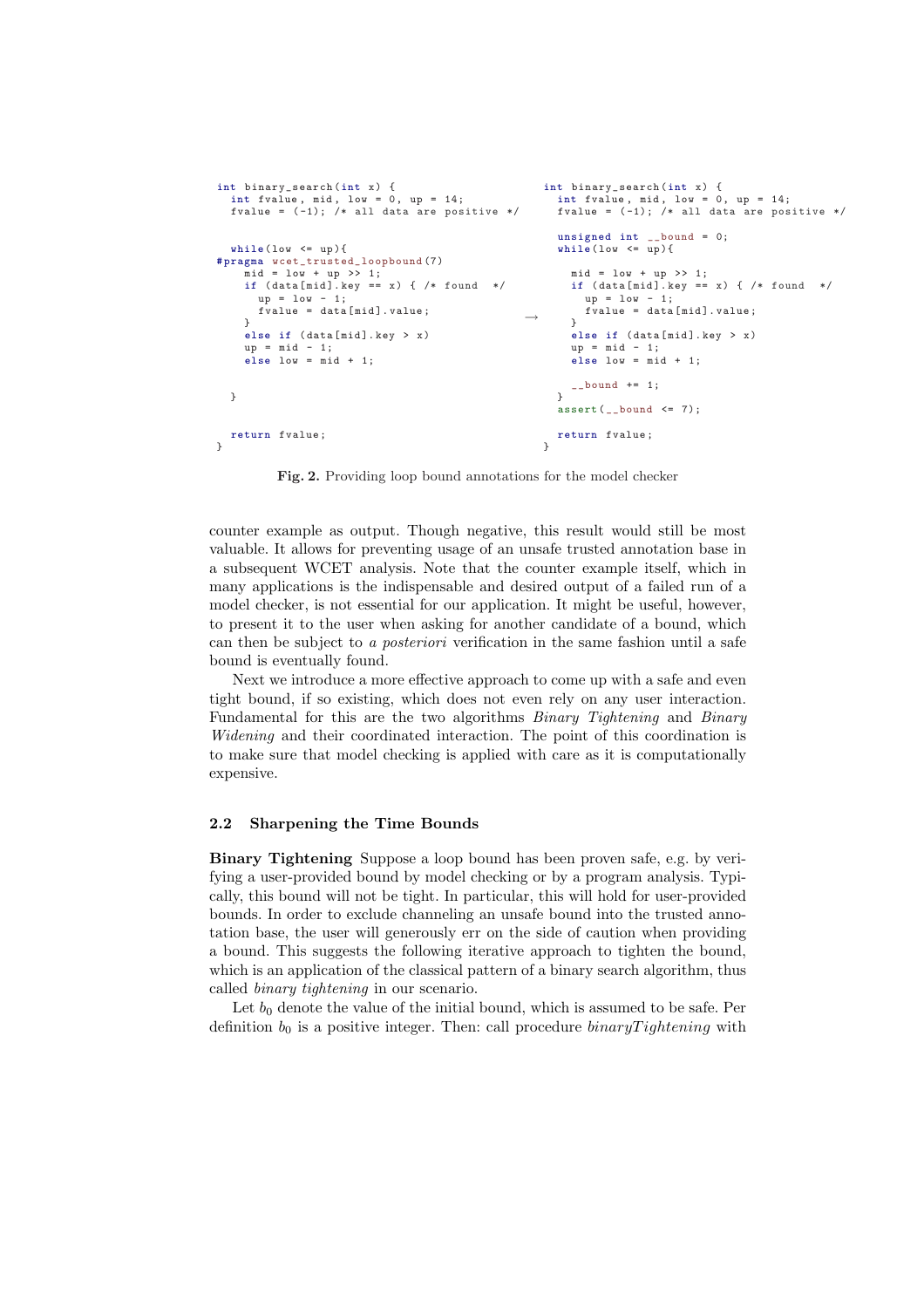the interval  $[0..b_0]$  as argument, where  $binaryTightening([low..high])$  is defined as follows:

1. Let  $m = \lceil \frac{low+high}{2} \rceil$ . 2. ModelCheck $(m \text{ is a safe bound})$ : 3. ves:  $low = m$ : return m  $low = m - 1$ : ModelCheck(*low* is a safe bound) yes: return low no: return m otherwise:  $binaryTightening([low..m])$ 4. no:  $hiah = m$ : return false  $high = m + 1$ : ModelCheck(*high* is a safe bound) yes: return high no: return false otherwise:  $binaryT *identity*  $(m..high)$$ 

Obviously,  $binaryT *identity* terminates. If it returns false, a safe bound$ tighter than that of the initial bound  $b_0$  could not be established. Otherwise, i.e., if it returns value  $b$ , this value is the least safe bound. This means  $b$  is tight. If it is smaller than  $b_0$ , we succeeded to sharpen the bound.

Binary widening described next allows for proceeding in the case where a safe bound is not known a priori. If a safe bound (of reasonable size) exists, binary widening will find one, without any further user interaction.

Binary Widening Binary widening is dual to binary tightening. Its functioning is inspired by the risk-aware gambler playing roulette, who exclusively bets on 50% chances like red and black. Following this strategy, in principle, any loss can be flattened by doubling the bet the next game. In reality, the maximum bet allowed by the casino or the limited monetary resources of the gambler, whatever is lower, prevent this strategy to work out in reality. Nonetheless, the idea of an externally given limit yields the inspiration for the *Binary Widening* algorithm to avoid looping if no safe bound exists. A simple approach is to limit the number of recursive calls of binary widening to a predefined maximum number. The version of binary widening we present below uses a different approach. It comes up with a safe bound, if one exists, and terminates, if the size of the bound is too big to be reasonable, or does not exist at all. This directly corresponds to the limit set by a casino to a maximum bet.

Let  $b_0$  be an arbitrary number,  $b_0 \geq 1$ , and let max be the maximum value for a safe bound considered reasonable. Then: Call procedure binaryW idening with  $b_0$  and max as arguments, where  $binaryWidening(b, limit)$  is defined as follows:

- 1. if  $b > limit$ : return false
- 2. ModelCheck $(b \text{ is a safe bound})$ :
- 3. yes: return  $b$
- 4. no:  $binary Widening(2 * b, limit)$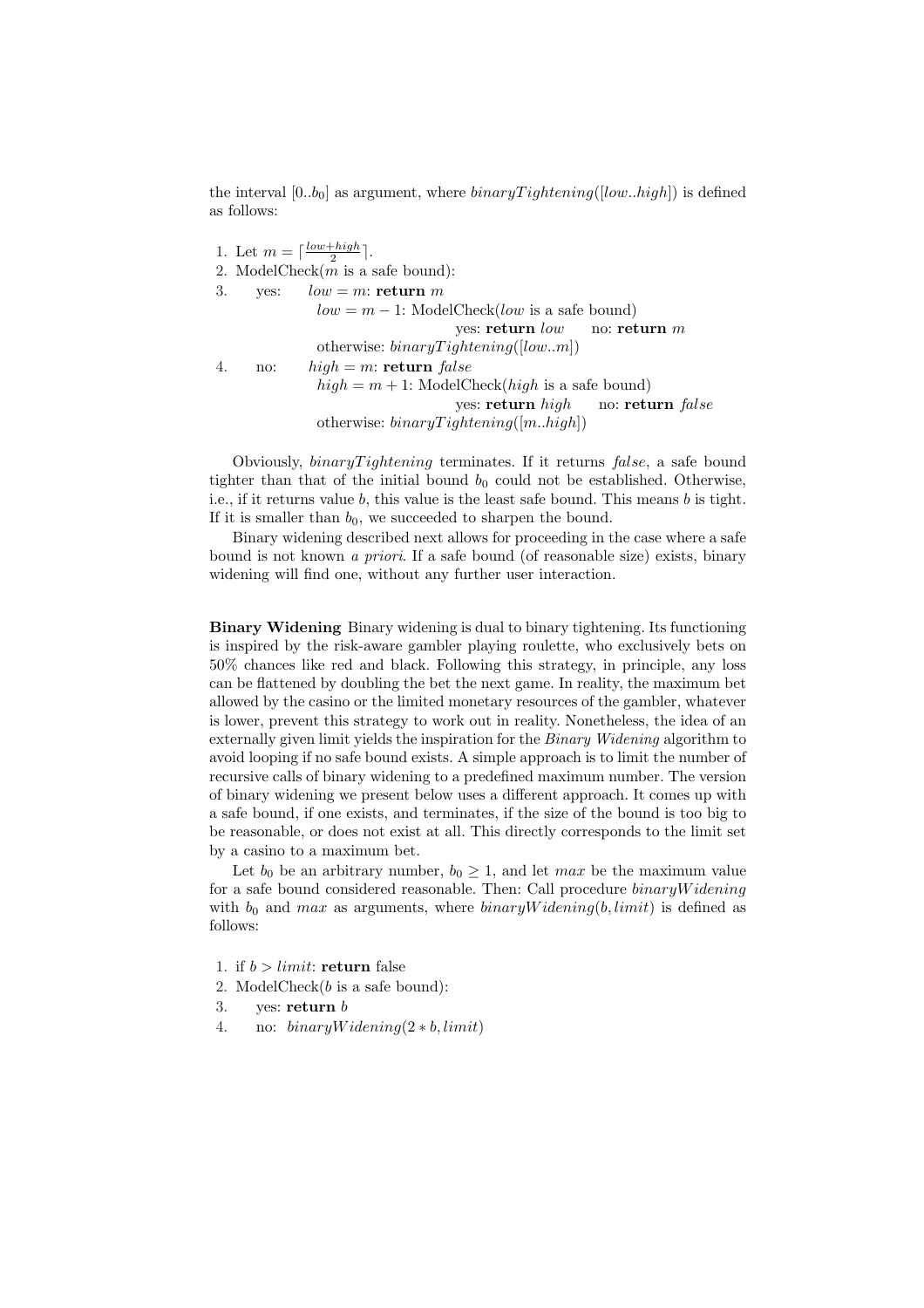Obviously, *binaryWidening* terminates.<sup>1</sup> If it returns  $false$ , at most a bound of a size considered unreasonably big exists, if at all. Otherwise, i.e., if it returns value  $b$ , this value is a safe bound. The ratio behind this approach is the following: if a safe bound exists, but exceeds a predefined threshold, it can be considered practically useless. In fact, this scenario might indicate a programming error and should thus be reported to the programmer for inspection. A more refined approach might set this threshold more sophisticatedly, by using application dependent information, e.g., such as a coarse estimate of the execution time of a single execution of the loop and a limit on the overall execution time this loop shall be allowed for.

Coordinating Binary Tightening and Widening Once a safe bound has been determined using binary widening, binary tightening can be used to compute the uniquely determined safe tight bound. Because of the exponential resp. logarithmic behaviour in the selection of arguments for binary widening and tightening, model checking is called moderately often. This is the key for the practicality of our approach, which we implemented in our WCET analyzer TuBound, as described in Section 3. The results of practical experiments we conducted with the prototype implementation are promising. They are reported in Section 4.

### 3 Implementation within TuBound

#### 3.1 TuBound

TuBound [9] is a research WCET analyzer tool working on a subset of the  $C++$  language. It is unique for uniformly combining static program analysis, optimizing compilation and WCET calculation. Static analysis and program optimization are performed on the abstract syntax tree of the input program. TuBound is built upon the SATIrE program analysis framework [12] and the TERMITE program transformation environment.<sup>2</sup> TuBound features an array of algorithms for loop analysis of different accuracy and computation cost including sophisticated analysis methods for nested loops. A detailed account of these methods can be found in [8].

#### 3.2 Implementation

The Binary Widening/Tightening algorithms are implemented by means of a dedicated TERMITE source-to-source transformer  $T$ . For simplicity and uniformity we assume that all loops are structured. In our implementation unstructured goto-loops are thus transformed by another source-to-source transformer

<sup>&</sup>lt;sup>1</sup> In practice, the model checker might run out of memory before verifying a bound,

if it is too large, or may take too much time for completing the check.

 $^2$  http://www.complang.tuwien.ac.at/adrian/termite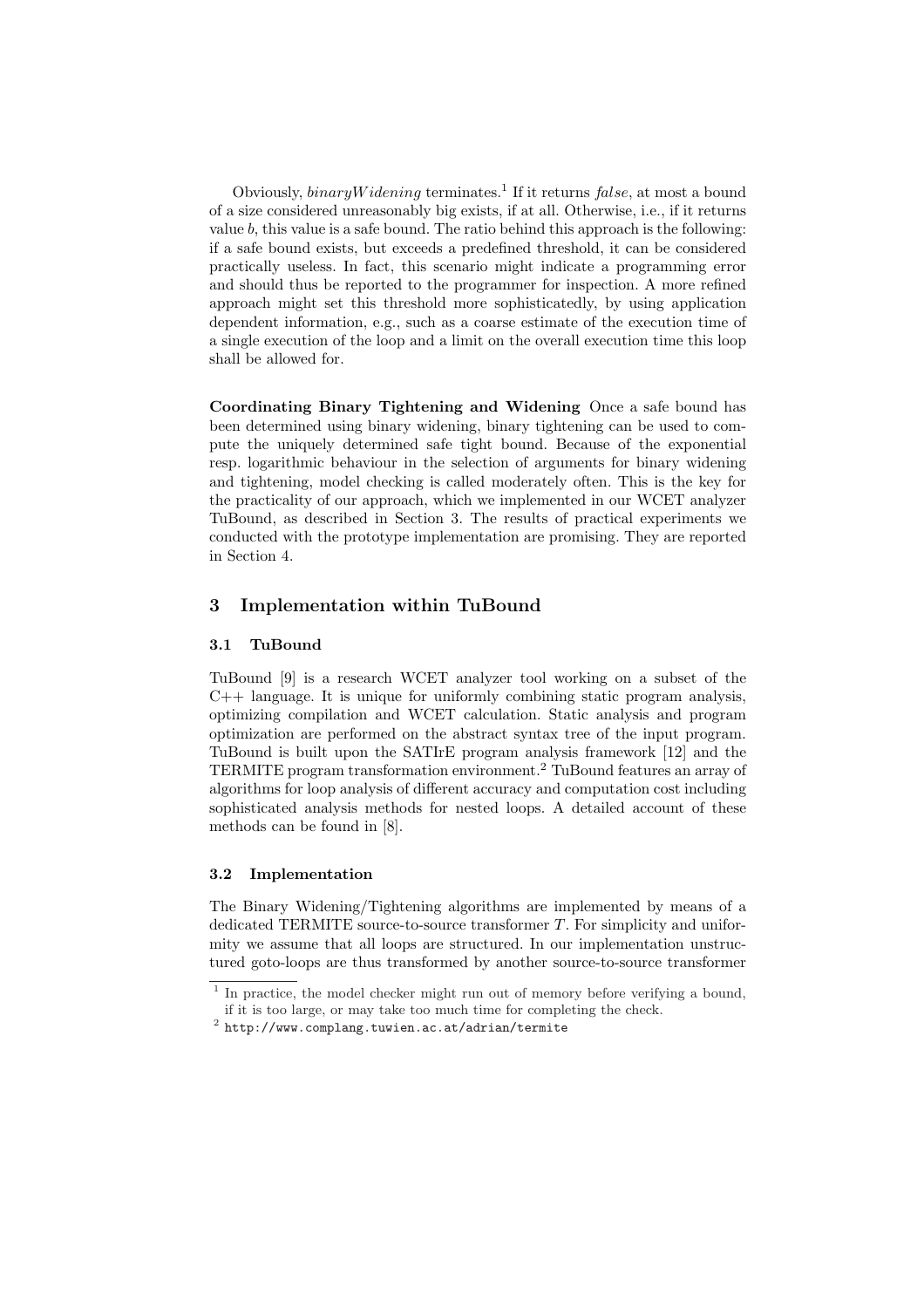$T'$  into while-loops beforehand, where possible. On while-loops the transformer  $T$  works by locating the first occurrence of a weet trusted loopbound(N) annotation in the program source and then proceeding to rewrite the encompassing loop as illustrated in the example of Figure 3.<sup>3</sup> Surrounding the loop statement,

```
assertions (..., Statement, AssertedStatement) :-
  Statement = while_stmt (Test, basic_block (Stmts, ...), ...),
  get_annot (Stmts, wcet_trusted_loopbound (N), _),
  counter_decl ('__bound', ..., CounterDecl),
  counter_inc('__bound', ..., Count),<br>counter_assert('__bound', N, ..., CounterAssert),
  AssertedStatement =
    basic_block ([ CounterDecl ,
                   while_stmt (Test, basic_block ([Count | Stmts], ...), ...),
                   CounterAssert], ...).
```
Fig. 3. Excerpt from the source-to-source transformer T

a new compound statement is generated, which accommodates the declaration of a new unsigned counter variable which is initialized to zero upon entering the loop. Inside the loop, an increment statement of the counter is inserted at the very first location. After the loop, an assertion is generated which states that the count is at most of value  $N$ , where this value is taken from the annotation (cf. Figure 2).

The application of the transformer is controlled by a driver, which calls the transformer for every trusted annotation contained in the source code. Depending on the result of the model checker and the coordinated application of the algorithms for binary widening and tightening, the value and the status of each annotation is updated. In the positive case, this means the status is changed from trusted annotation to verified knowledge, and the value of the originally trusted bound is replaced by a sharper, now verified bound. Figure 4 shows a snapshot of processing the *janne\_complex* benchmark. In this figure, the status and value changes are highlighted by different colors.

## 4 Experimental Results

We implemented our approach as an extension of the TuBound WCET analyzer and applied the extended version to the well-known Mälardalen WCET benchmark suite. As a baseline for comparison we used the 2008 version of TuBound, which took part in the 2008 WCET Tool Challenge [5], later on called the basic version of TuBound. In the spirit of the WCET Tool Challenge [4, 5] we do encourage authors of other WCET analyzers to carry out similar experiments.

<sup>&</sup>lt;sup>3</sup> For better readability, the extra arguments containing file location and other bookkeeping information are replaced by "...".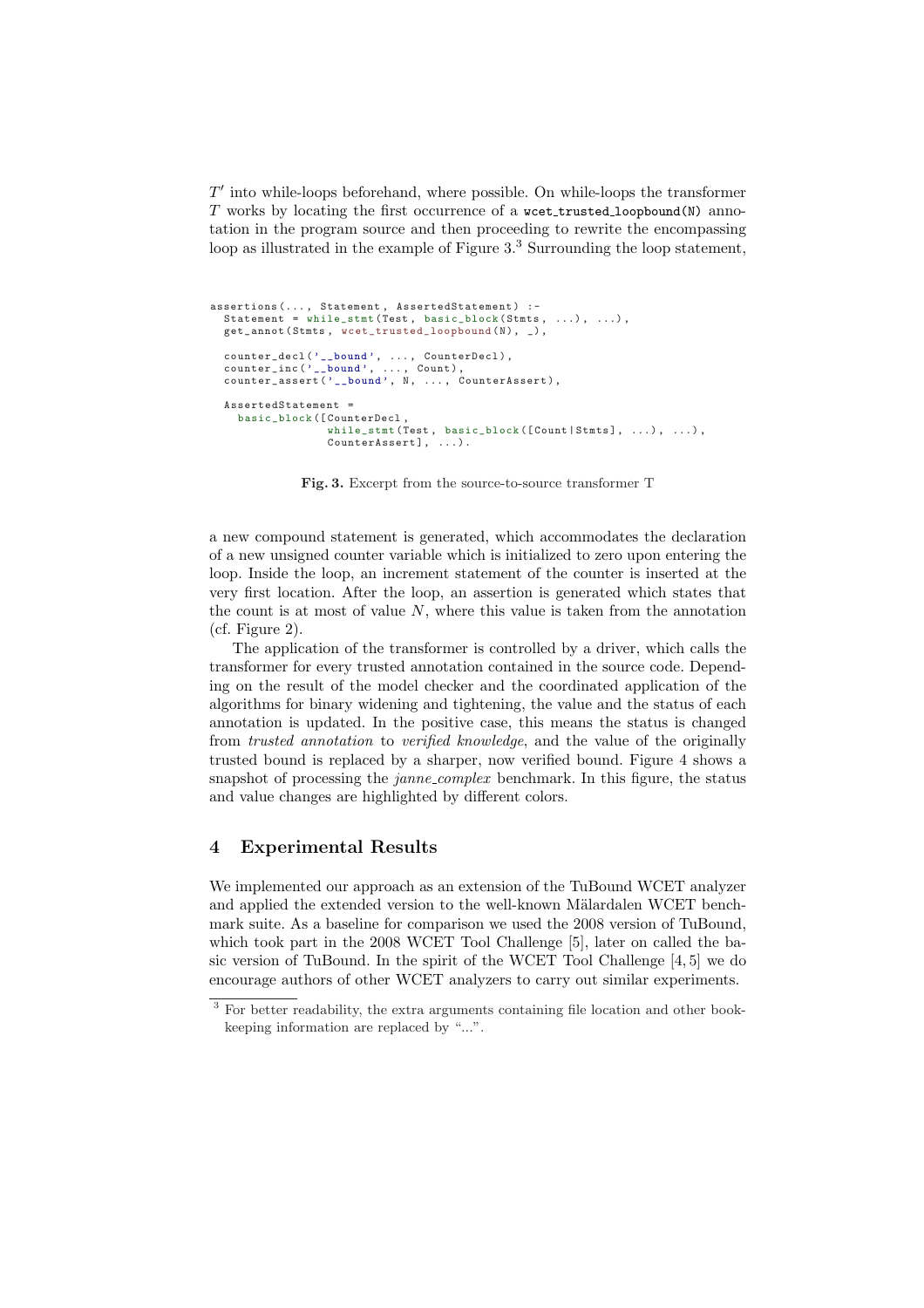

Containing two trusted loop annotations Outer loop annotation verified and tightened, inner being checked

Fig. 4. Illustrating trusted bound verification and tightening

Our experiments conducted were guided by two questions: "Can the number of automatically bounded loops be significantly increased?" and "How expensive is the process?". The benchmarks were performed on a 3 GHz Intel Xeon processor running 64-bit Linux. The model checker used was CBMC 2.9, which we applied to testing loop bounds up to the size of  $2^{13} = 8192$  using a timeout of 120 seconds and a maximum unroll factor of  $2^{13} + 1$ . The "compress" and "whet" benchmarks contained unstructured goto-loops; as indicated in Section 3.2 these were automatically converted into do-while loops beforehand by a source-to-source transformation.

Our findings are summarized in Table 1. Column three of this table shows the percentage of loops that can be bounded by the basic version of TuBound; column four shows the total percentage of loops the extended version of TuBound was able to bound. The last column shows the accumulated runtime of the model checker for the remaining loops.

Comparing columns three and four reveals the superiority of the extended version of TuBound over its basic variant. The extended version succeeds to bound 67% of the loops the basic version could not bound.

Considering column five, it can be seen that the model checker terminates quickly on small problems but that the runtime and space requirements can increase to practically infeasible amounts on problems suffering from the state explosion problem. Such a behaviour can be triggered, if the initialization values which are part of the majority of the Mälardalen benchmarks are manually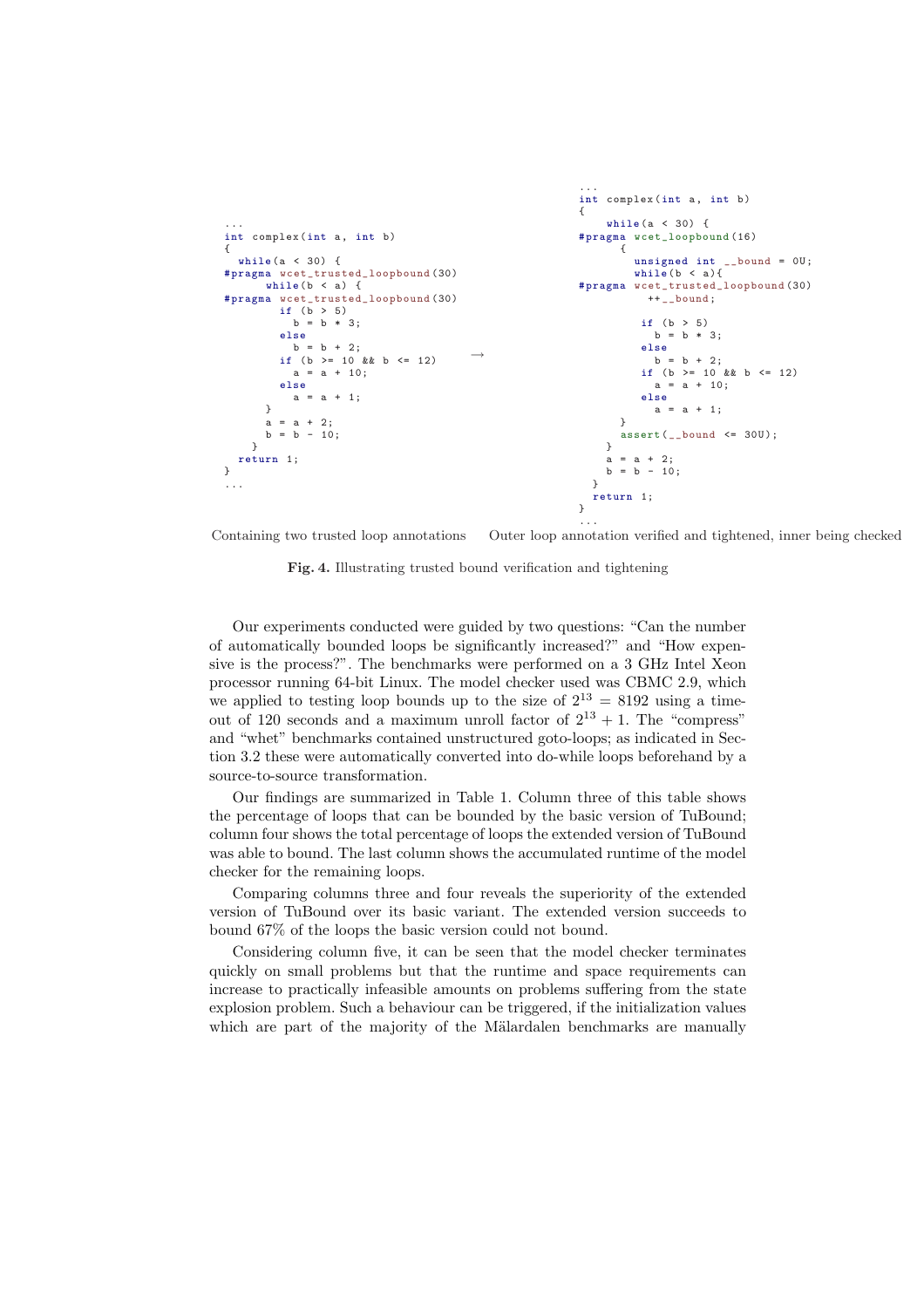| Benchmark                   | Loops            | TuBound basic with Model Checking Runtime |           |         |
|-----------------------------|------------------|-------------------------------------------|-----------|---------|
| bs                          | 1                | $0.0\%$                                   | 100.0%    | 0.03s   |
| $\mathrm{duff}$             | $\overline{2}$   | 50.0%                                     | 50.0%     | 0s      |
| fft1                        | 11               | 54.5%                                     | 81.8%     | 0.43s   |
| janne_complex               | $\overline{2}$   | $0.0\%$                                   | 100.0%    | 0.18s   |
| minver                      | 17               | 94.1%                                     | 100.0%    | 0.06s   |
| nsichneu                    | 1                | $0.0\%$                                   | 100.0%    | 5.59s   |
| qsort-exam                  | 6                | $0.0\%$                                   | 66.6%     | 0.02s   |
| statemate                   | 1                | $0.0\%$                                   | 100.0%    | 0.06s   |
| whet                        | 11               | 90.9%                                     | $90.9\%$  | 0s      |
| adpcm                       | 18               | 83.3%                                     | 83.3%     | timeout |
| compress                    | 8                | $25.0\%$                                  | 25.0%     | timeout |
| fir                         | $\overline{2}$   | 50.0%                                     | 50.0%     | timeout |
| insertsort                  | $\overline{2}$   | $0.0\%$                                   | $0.0\%$   | timeout |
| $\mathop{\rm lms}\nolimits$ | 10               | 60.0%                                     | $60.0\%$  | timeout |
| select                      | $\overline{4}$   | $0.0\%$                                   | $0.0\%$   | timeout |
| bsort100                    | 3                | 100.0%                                    | 100.0%    |         |
| cnt                         | $\overline{4}$   | 100.0%                                    | 100.0%    |         |
| cover                       | 3                | 100.0%                                    | 100.0%    |         |
| crc                         | $\boldsymbol{3}$ | 100.0%                                    | 100.0%    |         |
| edn                         | 12               | 100.0%                                    | 100.0%    |         |
| expint                      | 3                | 100.0%                                    | 100.0%    |         |
| fdct                        | $\overline{2}$   | 100.0%                                    | 100.0%    |         |
| fibcall                     | $\mathbf{1}$     | 100.0%                                    | 100.0%    |         |
| jfdctint                    | 3                | 100.0%                                    | 100.0%    |         |
| lcdnum                      | $\mathbf{1}$     | 100.0%                                    | 100.0%    |         |
| ludcmp                      | 11               | 100.0%                                    | 100.0%    |         |
| matmult                     | 5                | 100.0%                                    | 100.0%    |         |
| ndes                        | 12               | 100.0%                                    | $100.0\%$ |         |
| ns                          | $\overline{4}$   | 100.0%                                    | 100.0%    |         |
| qurt                        | $\mathbf{1}$     | 100.0%                                    | 100.0%    |         |
| sqrt                        | 1                | 100.0%                                    | 100.0%    |         |
| st                          | $\overline{5}$   | 100.0%                                    | $100.0\%$ |         |
| recursion                   | $\overline{0}$   |                                           |           |         |
| Total Percentage            |                  | 77.0%                                     | 84.7%     |         |

Table 1. Results for the Mälardalen benchmarks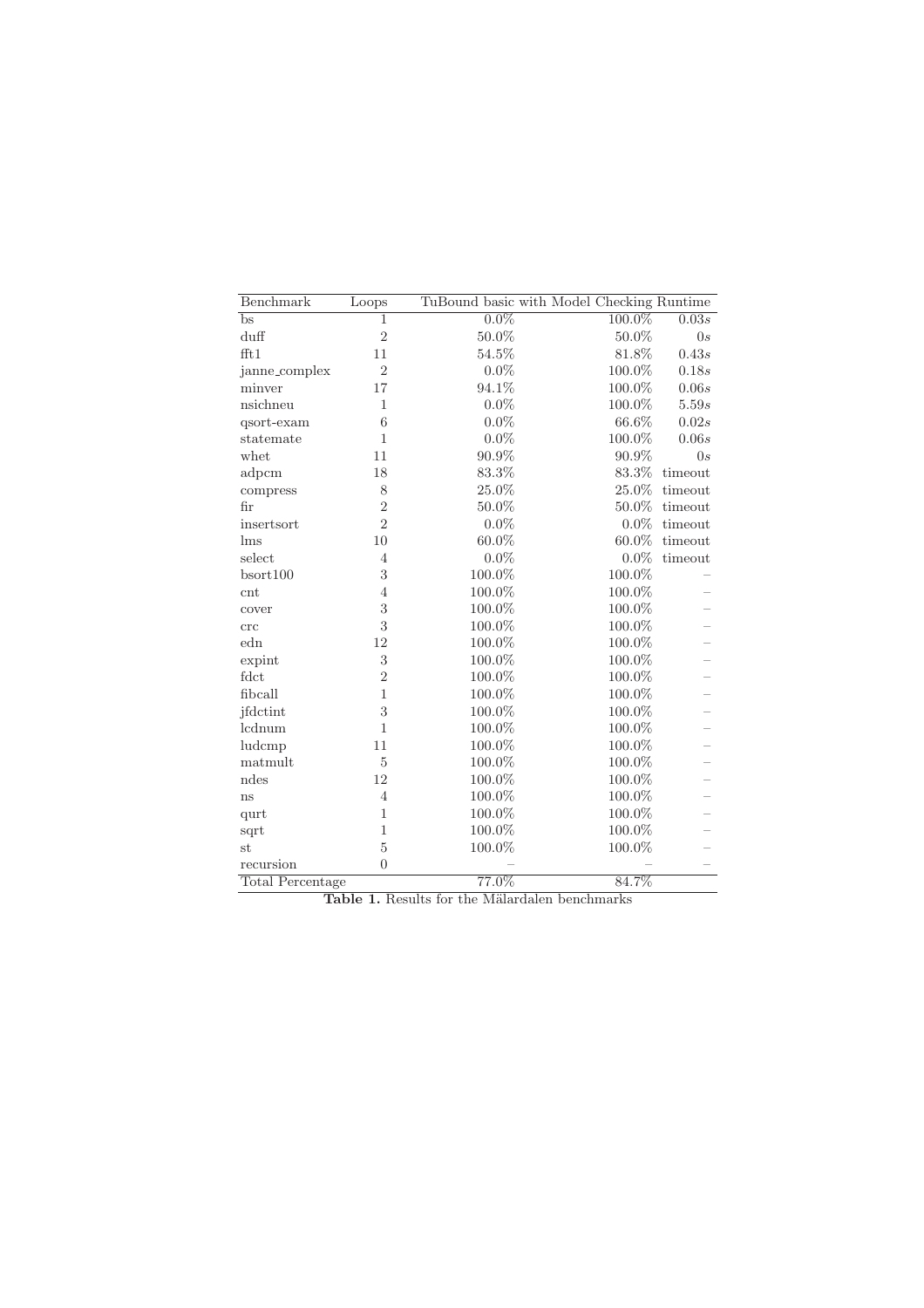invalidated by introducing a faux dependency on e.g. argc. This demonstrates that model checking is to be used with care or the model checker be fed with additional information guiding and simplifying the verification task.

The fully-fledged variant of our approach, which we highlight in the next section is tailored towards this goal.

## 5 Extensions: The Fully Fledged Approach

The shrinking of the trusted annotation base and sharpening of time bounds, as described in Section 2, is based on model checking. Based on our experience, we believe that the model checking approach can be especially valuable in the real world when (i) it is combined with advanced program slicing techniques to reduce the state space and (ii) the results of static analyses (like TuBound's variable-interval analysis) are used to narrow the value ranges of variables, thus regaining a feasible problem size. This leads to the following extension of our approach to improve efficiency:

- 1. By using a pool of analysis techniques with different computational complexity: As shown in Figure 5, model checking is considered as one of the most complex analysis methods. On the other side, techniques like constant propagation or interval analysis are relatively fast. Thus we are interested in exploiting the fast techniques wherever beneficial and using the relatively complex techniques rarely.
- 2. By using a smart activation mechanism for the different analysis techniques: As shown on the right of Figure 5 we are interested in the interaction of the different analysis techniques. We do not aim to use the pool of analysis techniques in waves of different complexity, i.e., first applying the fast techniques and then gradually shifting towards the more complex techniques. Instead we aim for a smart interaction of the different analysis techniques. For example, whenever a technique with relatively high computational complexity has been applied, we can again apply techniques of relatively simple complexity to compute the closure of flow information based on previously obtained results; thus squeezing the annotation base.

We also think that profiling techniques are useful to guide the heuristics to be used within our static analysis techniques. For example, execution samples obtained by profiling can be used to elicit propositions to be verified by model checking.

The fully fledged approach envisioned in this section provides the promising potential as a research platform for complementing program analysis techniques.

## 6 Conclusions

Model checking has been used before in the context of WCET analyzers. Examples of our own related work are the ForTAS [13], MoDECS [14], and ATDGEN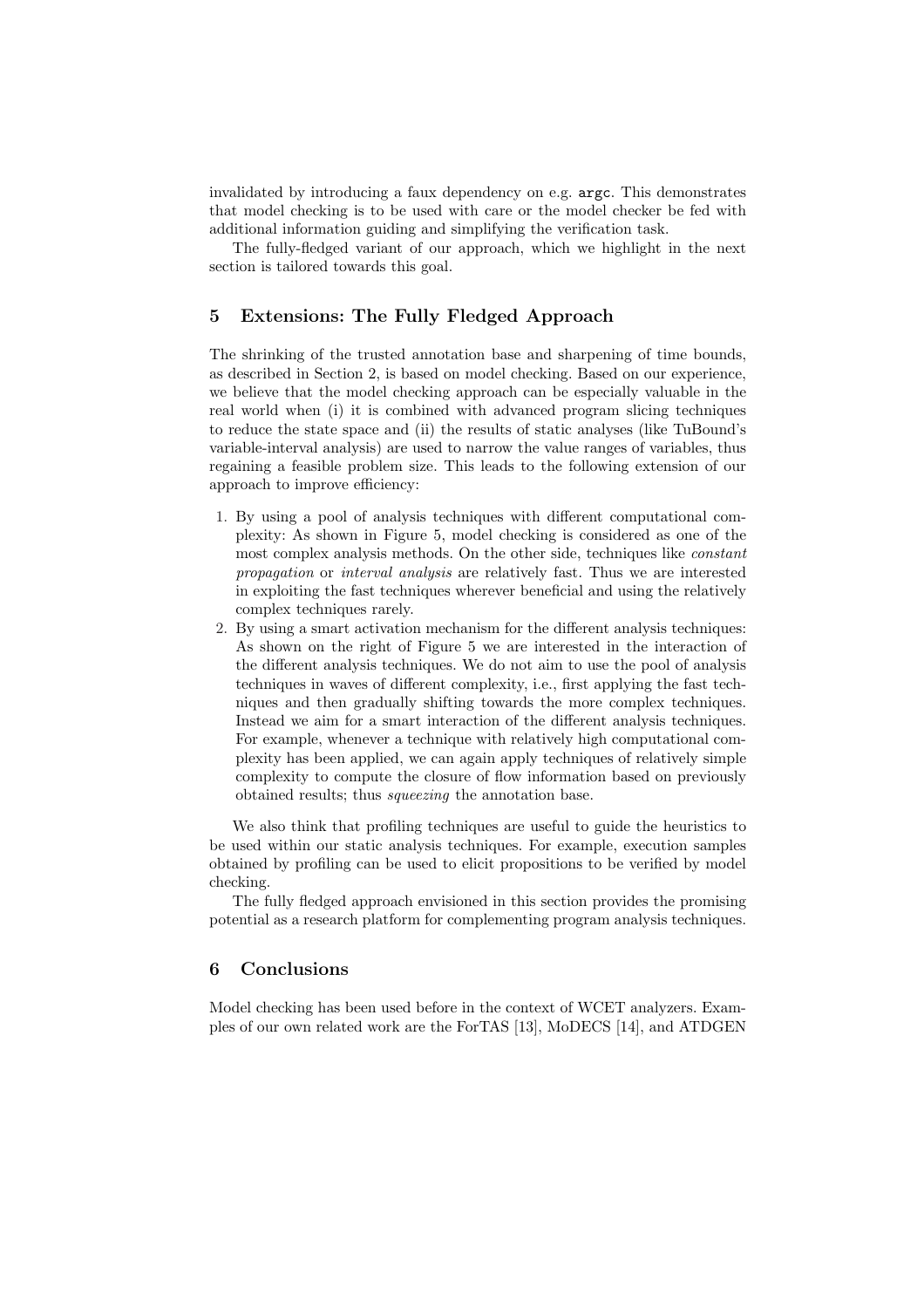

Fig. 5. Pool of complementary analysis techniques with different complexity

projects [10, 11], which are concerned with measurement-based WCET analysis. In these three projects, model checking is used to generate test data for the execution of specific program paths. Intuitively, in these applications the model checker is presented with formulae stating that a specific program path is infeasible. If these formulae can be refuted by the model checker, the counter examples generated provide the test data ensuring the execution of the particular paths. Otherwise, the paths are known to be infeasible. Hence, the search for test data is in vain. In these applications the counter examples generated in the course of failing model checker runs are the truly desired output, whereas successful runs are of less interest stopping just the search for test data for the path under consideration. This is in contrast and opposite to our application of shrinking the trusted annotation base. In our application, the counter example of a failed model checker run is of little interest. We are interested in successful runs of the model checker as they allow us to change a trusted annotation into verified knowledge. This opens a new application domain for model checking in the field of WCET analysis. Our preliminary practical results demonstrate the practicality and power of this approach.

#### References

- 1. BEYER, D., HENZINGER, T., JHALA, R., AND MAJUMDAR, R. The software model checker Blast. International Journal on Software Tools for Technology Transfer (STTT) 9, 5-6 (October 2007), 505–525.
- 2. CLARKE, E., KROENING, D., AND LERDA, F. A tool for checking ANSI-C programs. In Tools and Algorithms for the Construction and Analysis of Systems (TACAS 2004) (2004), K. Jensen and A. Podelski, Eds., vol. 2988 of Lecture Notes in Computer Science, Springer, pp. 168–176.
- 3. DUESTERWALD, E., GUPTA, R., AND SOFFA, M. L. A practical framework for demand-driven interprocedural data flow analysis. ACM Transactions on Programming Languages and Systems 19, 6 (1997), 992 – 1030.
- 4. GUSTAFSSON, J. The WCET tool challenge 2006. In Preliminary Proc. 2nd International IEEE Symposium on Leveraging Applications of Formal Methods, Verification and Validation (Paphos, Cyprus, November 2006), pp. 248 – 249.